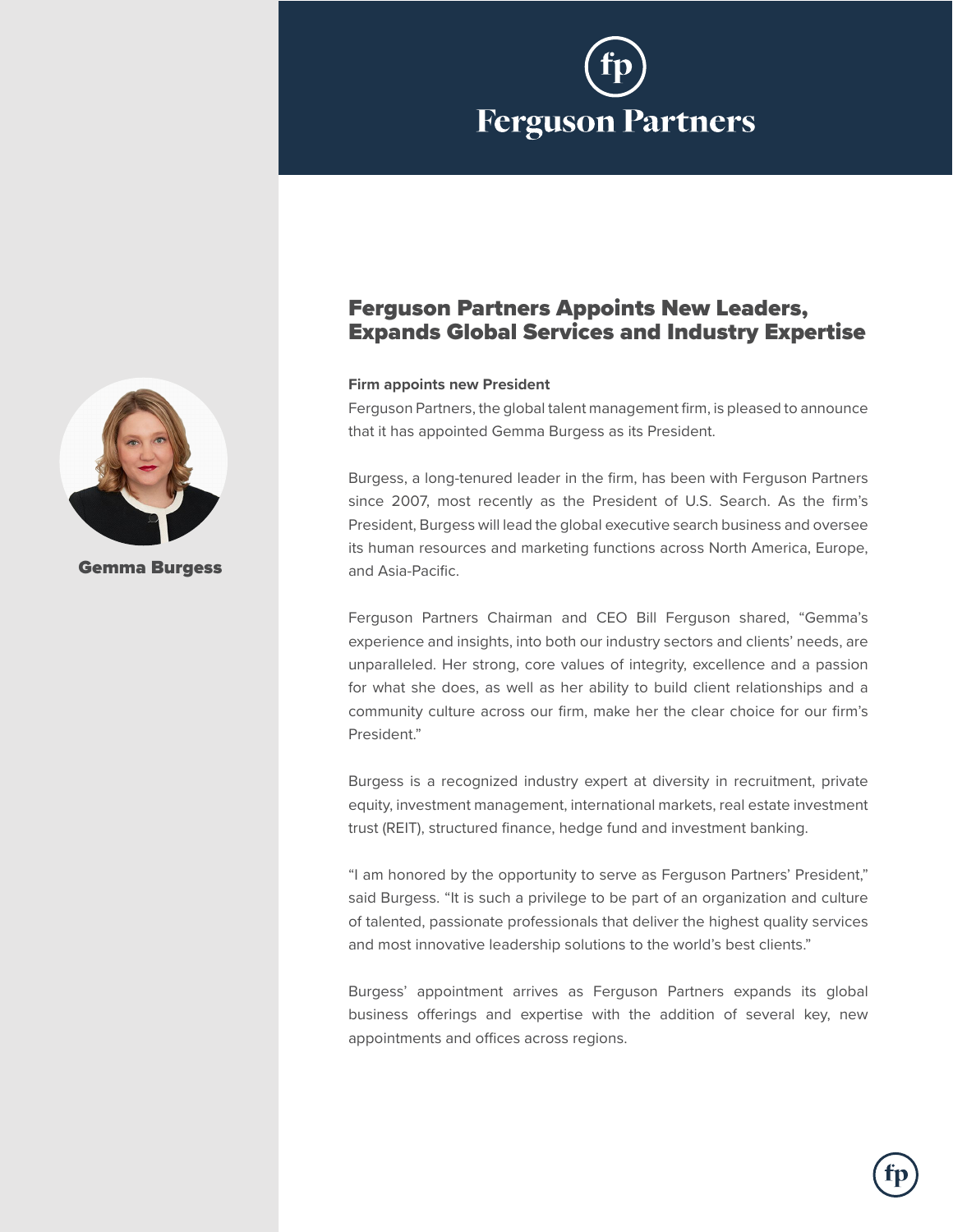

John Wasley



Martin Samworth

#### **A new leader for the firm's U.S. Search business**

In the U.S., John Wasley joins the firm as Senior Managing Director and Head of U.S. Search. Most recently with Spencer Stuart, Wasley is based Los Angeles and splits his time between the firm's Los Angeles and New York offices. Wasley's twenty-three-year career in executive search across the real estate and financial services sectors has focused on C-level positions, Board recruitment, and succession planning, and he has significant experience with public and private firms. "We are thrilled that John has brought his leadership skills and executive recruitment experience to the firm and to our clients," shared Burgess. "His extensive experience and rich perspectives on executive search in the real estate and financial services sectors, and unparalleled candidate knowledge, will add great breadth to our U.S. Search team."

### **Industry leader joins European team as Strategic Advisor on growth**

In Europe, Martin Samworth, one of the real estate industry's most wellregarded professionals, joins Ferguson Partners as Strategic Advisor with extensive experience from CBRE, where he served as Group President & CEO, EMEA/APAC, building and driving a range of highly successful business and investment initiatives for international clients. For Ferguson Partners, Samworth brings a depth of leadership, business growth, and multi-region expertise.

Burgess noted the firm's excitement in welcoming Samworth: "We are delighted to have such a widely respected leader as Martin — one of the bestconnected professionals in the real estate industry — join us." And Serena Althaus, leader of Ferguson Partners' London office and head of its European search business, added, "Martin's breadth of experience and deep network across the sector will be invaluable to our team and clients."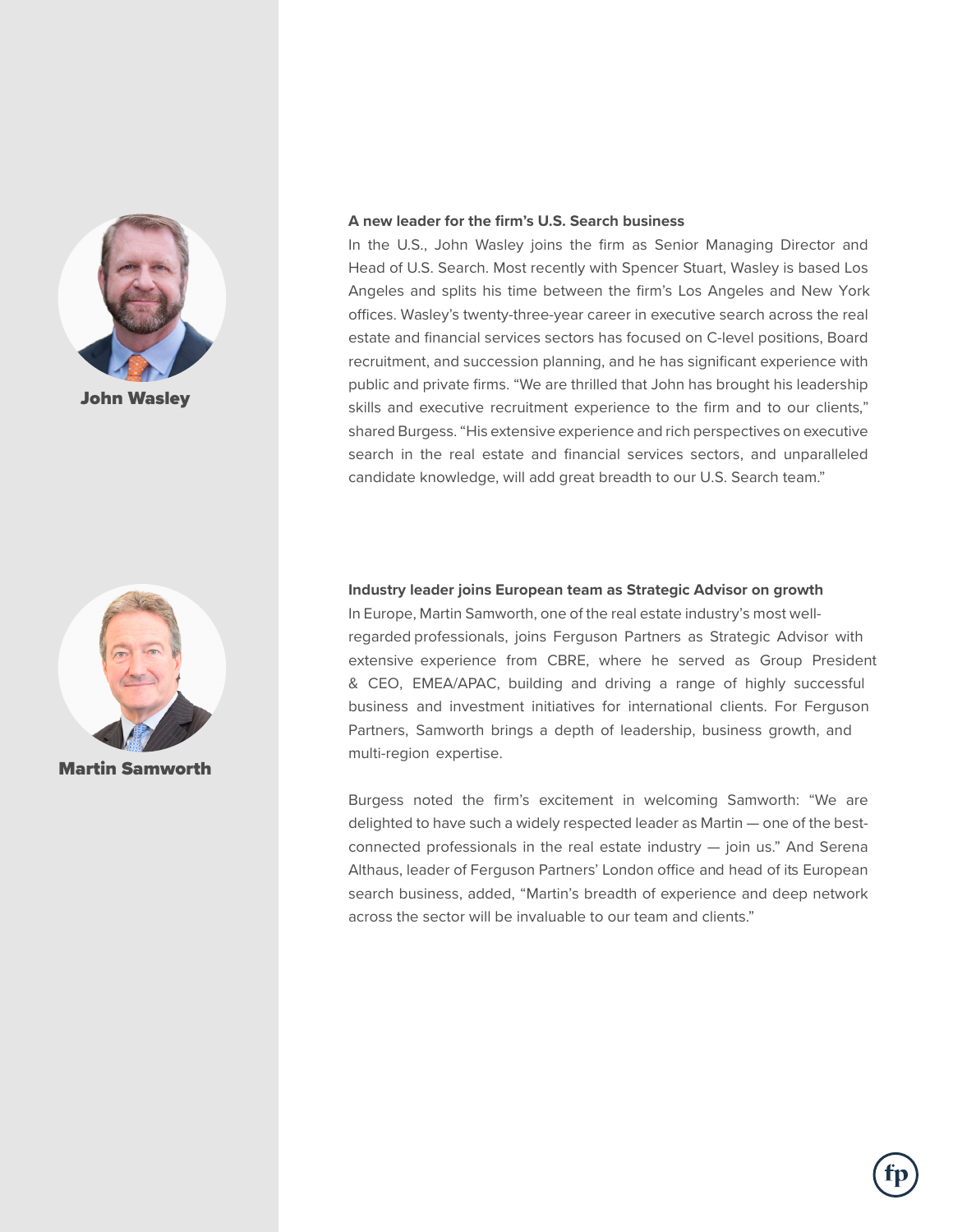

Ben Brandon-King



Matt Hardy

**Key additions in Asia-Pacific will drive expanded services, regions** Asia-Pacific, Ferguson Partners has added two key team members and opened an office in Sydney, extending its global reach and portfolio of services.

In Singapore, the firm welcomes Director Ben Brandon-King, formerly with Aberdeen Standard Investments, who will build its pan-Asian management consulting and executive compensation capabilities across the region. Ben brings a depth of investment, leadership, and multi-regional expertise.

"We are delighted to have an industry expert like Ben join our team to build a new business line in APAC, and one that will offer additional, expanded organizational solutions valuable to our clients," said Max d'Ambrumenil, leader of Ferguson Partners' Asia Pacific business. "His deep experience with organization and governance issues, operational effectiveness, product design, and investor engagement will help our Asia Pacific clients accomplish their most vital strategic and financial goals."

The Sydney arrival of leading real estate and infrastructure-focused executive search consultant Matthew Hardy solidifies Ferguson Partners' Australia presence. As Managing Director and Head of Australia, Hardy will lead the firm's efforts on the continent, following his role as co-founder of Conari Partners, an executive search and advisory consultancy to the real estate industry. Hardy's client expertise includes a broad range of real estate fund managers and investment groups including REITS, investment banks, private equity, and more.

Added d'Ambrumenil, "Matt Hardy's vast experience in the real estate and infrastructure industries brings a distinctive, broad-based purview to his client expertise, and we are very excited Matt will be our team's anchor in Sydney, as we expand our services across Australia, the newest location in our growing APAC capabilities."

#### **About Ferguson Partners**

As a global talent management boutique serving all industries and with a strong concentration of real assets, healthcare, hospitality, and private equity clients, Ferguson Partners orchestrates the essential disciplines impacting human capital — Executive and Board Recruitment, Compensation Consulting, Leadership Consulting, and Management Consulting — to deliver trustworthy solutions that help clients capitalize on the advantages of great leadership.